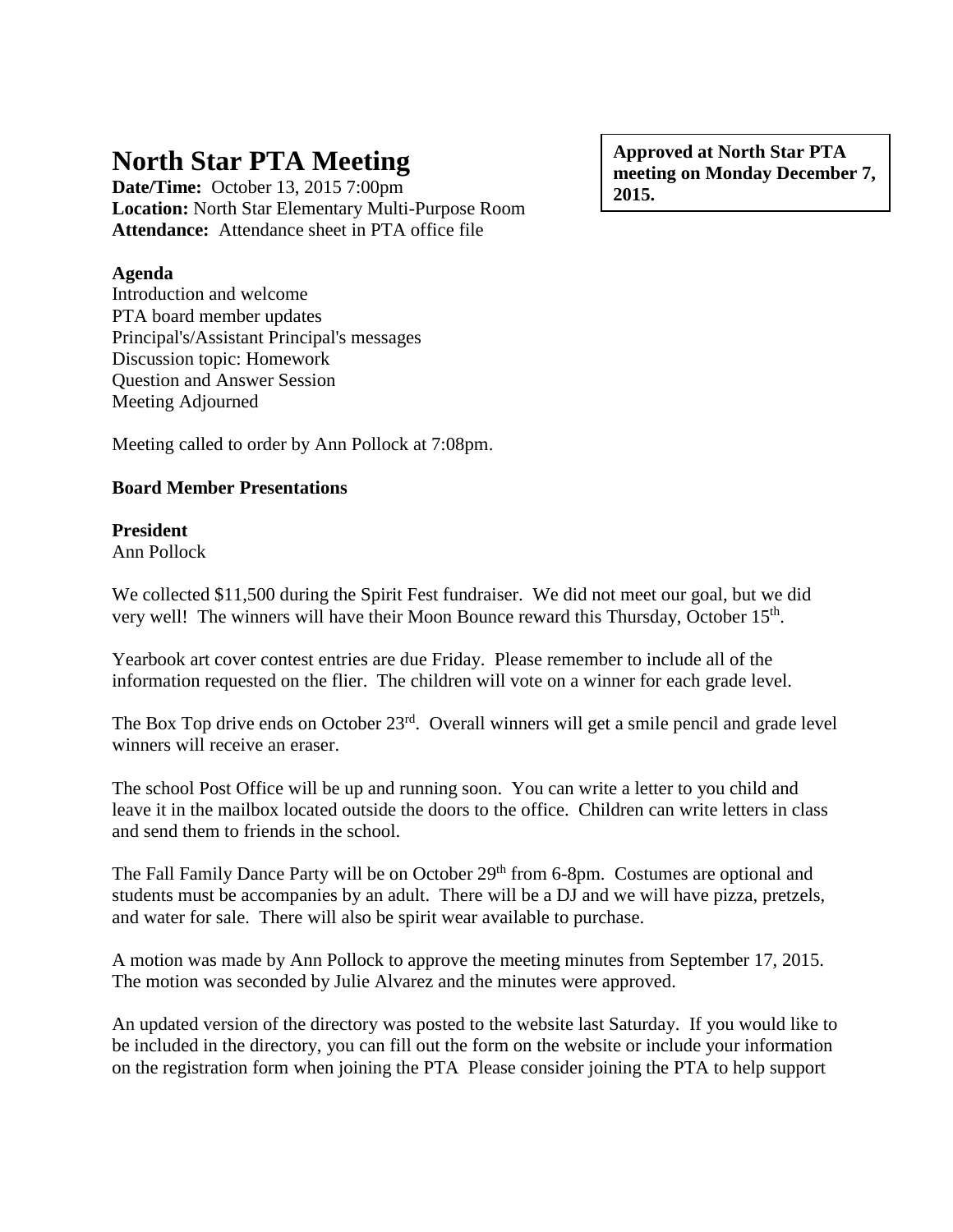our school by providing funds for instructional materials, school improvement projects, family activities, and educational programs. Members are not required to volunteer.

# **Treasurer**

Melissa Gannon

The treasurer's report will be posted on the website for review.

#### **School Services**

Kristen Dassel

While the fall sale has ended, NSE accessories can be ordered using the form on the website and other orders can be made through the Spirit Wear Online Mall. We will have another sale in the spring and new items will be offered.

### **Principal's message**

Jonathan sprout will again visit for Hero Day, performing at assemblies for all grade levels. He sings songs about people in history who are unsung heroes. There will be someone chosen to honor on Hero Day by the students. Children are encouraged to nominate people who make us 'SMILE'. The entire school will have an opportunity to vote once the nominations are in.

All of the students gathered in the parking lot to form a smiling face and a drone flew overhead to record the event.

The fourth graders created a human crossword puzzle to announce the Delaware Day completion. The puzzle displayed their knowledge of Delaware history.

#### **Homework Discussion**

A consultant from responsive classroom is helping us with the process of implementing morning meeting in all classrooms.

There are differing opinions regarding homework and the amount assigned each day. It can teach children responsibility and extend classroom learning. It can also take away from family time and cause undue stress.

Everyone in attendance was asked to say, in one word, what homework means to them. The overall consensus was that homework is beneficial when the assignments are meaningful and given in moderation. A survey will be sent home to gather feedback from parents.

#### **Closing**

The next meeting will be held on December  $7<sup>th</sup>$  at 9:15am, where the topic of discussion will be immunizations, general health etiquette, and district policy on being at school with illnesses and returning after an illness. Volunteer training will be held immediately following the meeting.